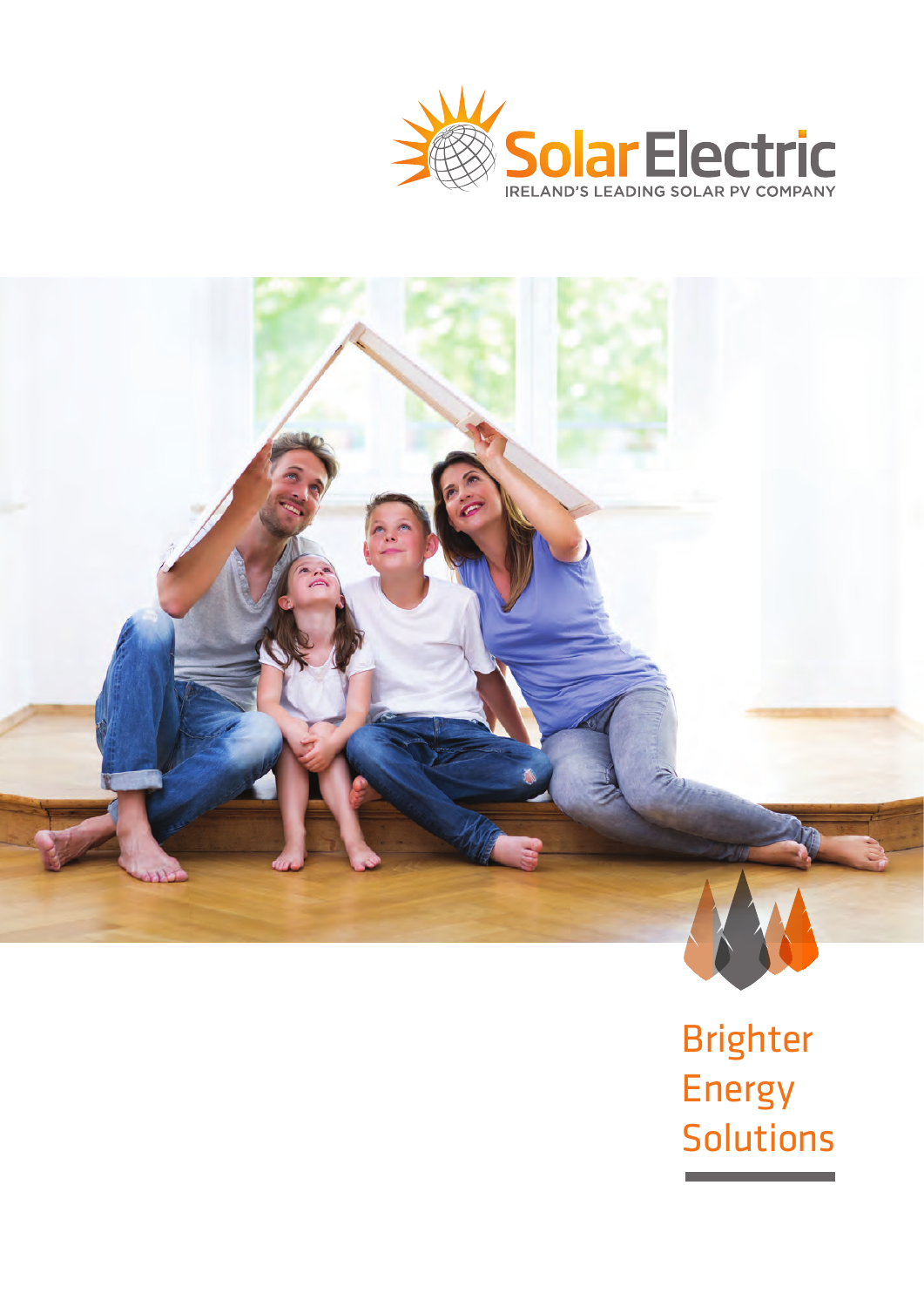

### WHY CHOOSE PV FROM SOLAR ELECTRIC?

Our employed team of qualified electricians, roofers and system designers meet the high standards set by SEAI. We are registered with SEAI No:10058

#### **EXPERIENCE**

We have installed more than 5 megawatts of Solar PV in the Republic of Ireland - that's more than 20,000 panels. Projects range from 2 kWp homes to 350 kWp - 1,238 panels on a Defence Forces aircraft hangar site. Whatever your building type we have an installation solution.

#### PRODUCTS

We have carefully selected products from well-known Asian and European manufacturers that suit Irish conditions and comply with ESB Networks regulations. The products are combined using software that takes into account your location and building type in order to create an ideal solution for your home.

#### **SERVICE**

We hold stock of solar modules, mounting systems and inverters. While installation is normally within 4 weeks of order, we are often able to meet shorter deadlines.

#### VALUE FOR MONEY

We import directly from Germany in bulk to our costeffective facility in Wexford. Our prices have dropped by more than 30% over 4 years. We keep our costs to the minimum and pass the economies of scale on to you, the customer.

#### SOLAR PIONEERS

Purchasing from Solar Electric allows you to join the growing band of Solar Pioneers. We share information and give access to new product releases and events.

#### EXTRAS

In addition to the PV system and battery storage options we can provide monitoring systems to display your production and a diversion system to send surplus power to the hot water tank. We also install electric vehicle charging stations.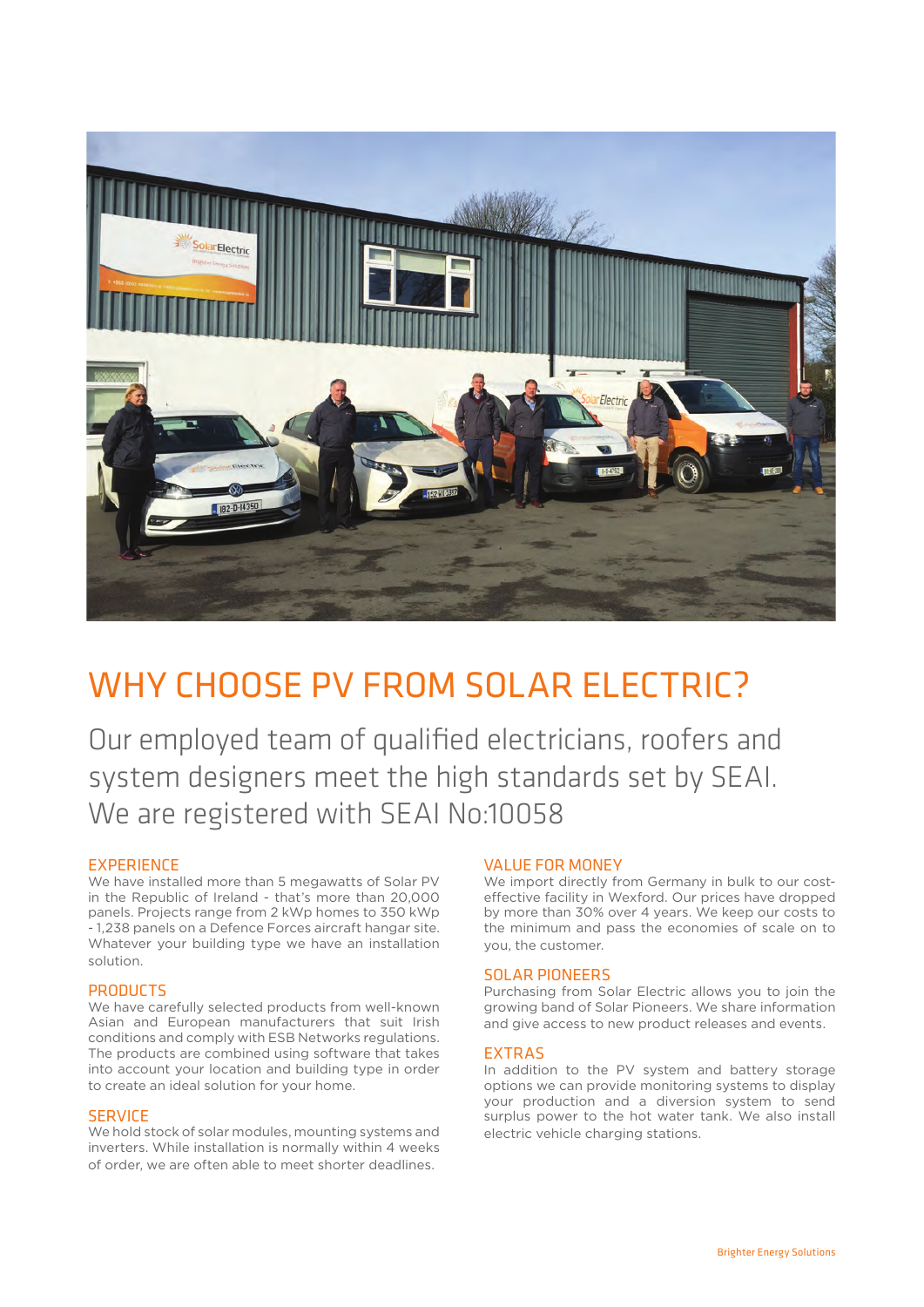### WHAT IS SOLAR PV AND HOW DOES IT WORK?



#### 1. LIGHT

The sun gives off light, even on cloudy days.

#### 2. SOLAR PV PANELS

PV cells on the panels turn the light into DC electricity.

#### 3. THE INVERTER

The current flows into an inverter, which converts it to AC electricity ready for use.

#### 4. THE ELECTRICITY

The current is fed into your home's consumer unit.

#### 5. POWERING THE HOME it. The stored energy from the day then at your disposal in the evening and during the night.

Plug in and switch on. Your home will automatically use the free electricity generated, then switch back to the grid as needed. The energy use solar energy use solar energy is wasted solar energy is wasted.

### 6. THE DIVERTER UNIT

Surplus electricity is automatically diverted to your hot water tank. and water tarm.

#### 7. SOLAR STORAGE (OPTIONAL)

When required we provide a state of the art power storage unit that enables you to store solar power for use when you need it.

### All secondary ready for doc.<br> **All SCRIP CAR CHARGING PORT**

You can charge your electric car with the addition of a car charging port powered by your PV Panels.

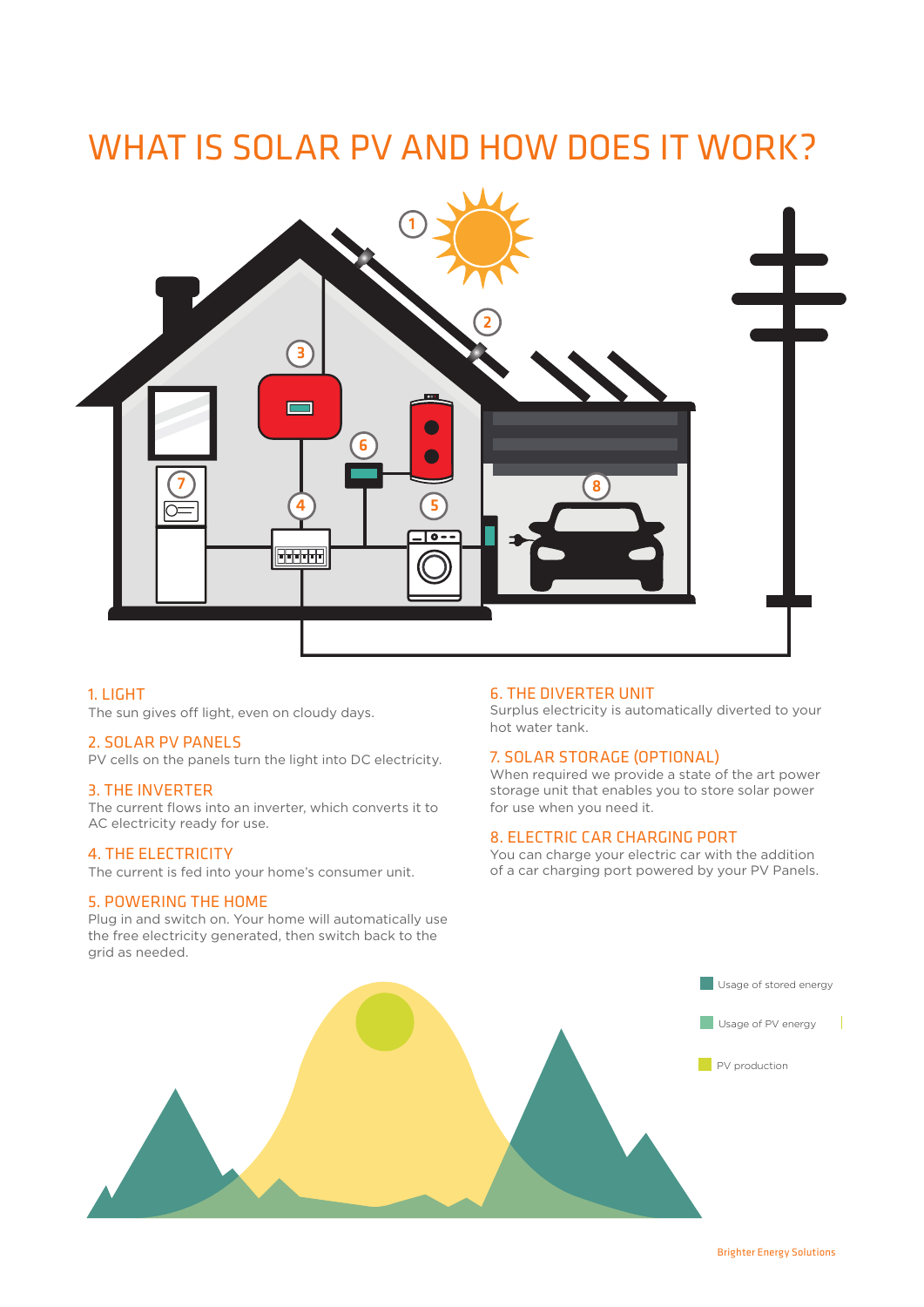# The new SEAI grant of up to €3,000 is available for homes built before 2011.

Invest in a system that cuts your electricity costs and pays for itself in a few years. Enjoy free electricity for the remaining lifetime of the system.

#### FINANCE

An investment in Solar PV outperforms bank rates and avoids tax on savings. The SEAI grant for Solar PV and battery storage is available for homes built and occupied before 2011. An improved BER rating will add to the value of your home.

#### PROVEN IN IRELAND

We have more than 150 satisfied customers across Ireland. The installation of Solar PV is now a part of Government Strategy and is being rolled out across public buildings nationwide. The technology is recognised to be effective and have very low maintenance costs which is why it is being installed in all new schools.

#### SYSTEM DESIGN

The key to designing the optimum Solar PV system is to maximise solar independence. A well designed system may allow just a little spill to the grid on particularly high production days in the peak months of May and June.

**Seal** ENERGY AUTHORITY

#### LIVING WITH SOLAR PV

Our existing Solar Pioneers typically modify their behaviour a little to maximise the effectiveness of their Solar PV system. For instance they may run the washing machine in the day time followed by the dishwasher using a delay function.

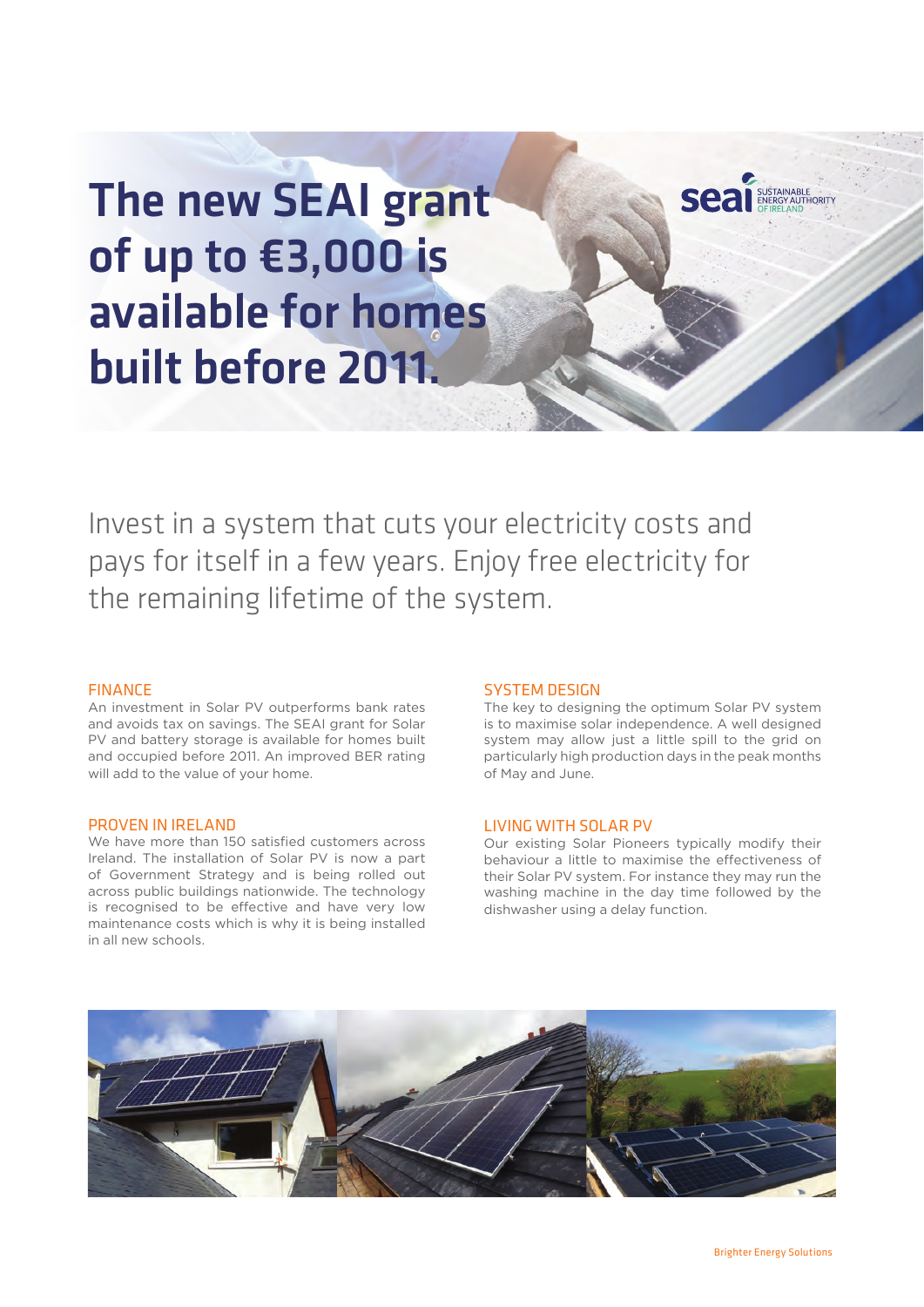### WHICH SOLAR PV SYSTEM IS GOOD FOR YOU?





#### SYSTEM FEATURES

2.5kW Inverter Monitoring kit Immersion Diverter Kit All installation elements (incl. labour)

#### WHAT IS PRODUCED?

Solar PV System **SALANT** 7 x 370W Black Frame System Solar PV 2.6kWp system **GRANT** Solar PV 2.6kWp system 2360kWp typical annual production





#### System Features

10 x 370W Black Frame System 3.6kW Inverter Monitoring kit Immersion Diverter Kit All installation elements (incl. labour)

#### What is produced?

Solar PV 3.7kWp system 3375kWp typical annual production







#### System Features

10 x 370W Black Frame System 5kWh Hybrid storage system Monitoring system All installation elements (incl. labour)

#### What is produced?

Solar PV 3.7kWp system 3375kWp typical annual production





 $0 =$ 



16 x 370W Black Frame System 7.5kW Hybrid storage system Monitoring system All installation elements (incl. labour)

#### What is produced?

Solar PV 6kWp system 5400kWp typical annual production

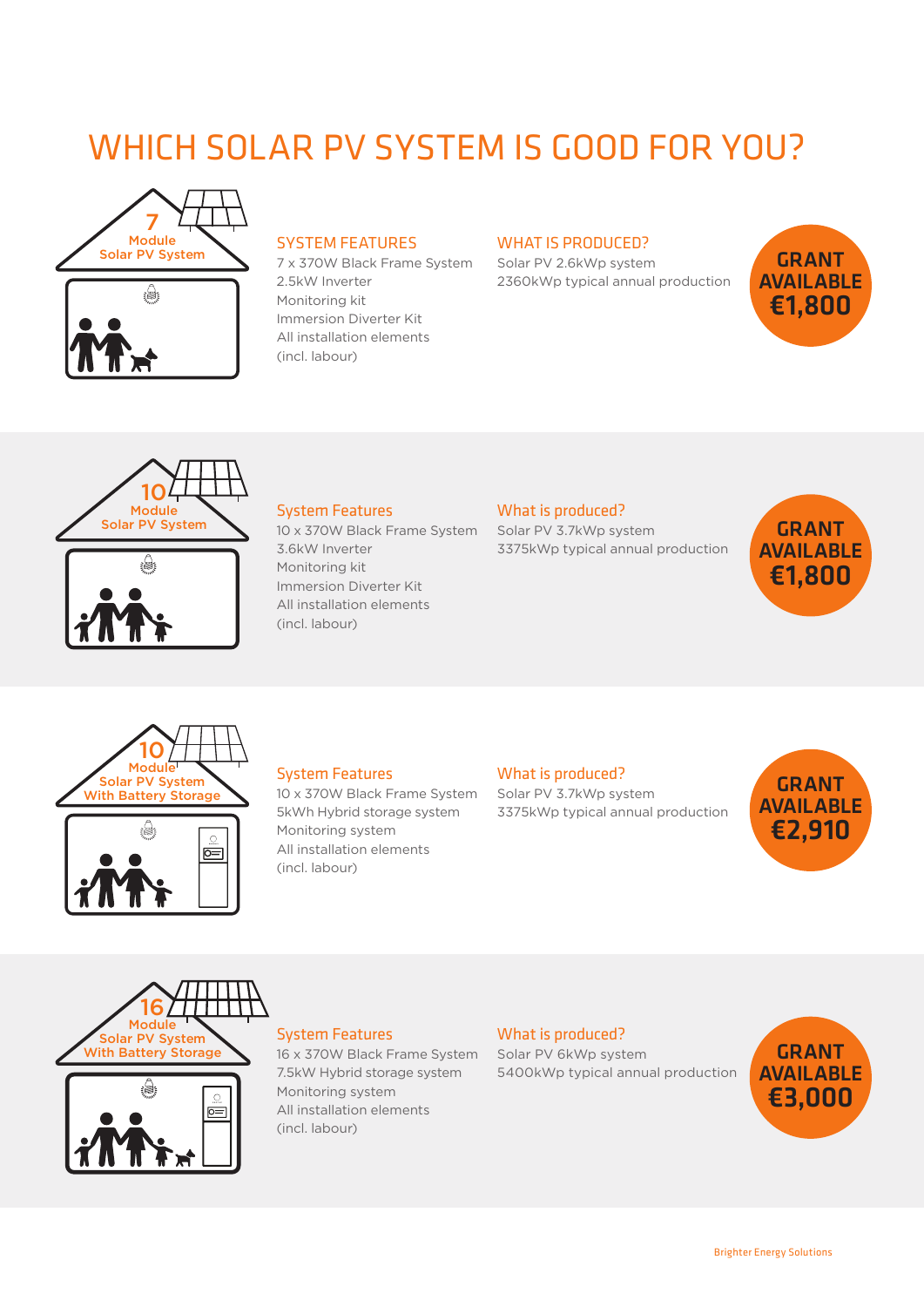### SOLAR ELECTRIC CASE STUDIES



LOCATION: Cloyne, East Cork TYPE: Recently built detached house with increasing

domestic electricity usage SYSTEM SIZE: 16 panels ground mount 4.24 kWp INSTALLATION: November 2017

After an extensive consultation process, Conor decided upon installing a 16 panel ground PV system to act as an independent power source for this recently built 'grand designs' low energy house. With an air to water heat pump & underfloor heating onsite this consumer wanted something to offset these substantial loads in the home.

Over a year later and Conor is seeing a significant reduction in his electricity bills, and with real time monitoring at hand he can check his production values at any time.

Designed in a bespoke manner, the Solar Electric team installed the 16 panels on the ground at the rear of Conor's home to avail of optimum south facing production values.

LOCATION: Celbridge, Co. Kildare TYPE: Semi Detached house with increasing domestic electricity usage PV SIZE: 12 panels 3.24kWp BATTERY SIZE: Sonnen 5kWh ECO 9.43 INSTALLATION: May 2018

In early 2018 Eoin sent an enquiry to Solar Electric about his interest in becoming more energy independent & self-sufficient. He wanted to reduce his electricity bills significantly while also being 'conscious of his carbon footprint'. With a busy household & consistent usage throughout the daytime & evening time Eoin felt he needed a more constant & reliable power supply. Sonnen's battery system in conjunction with a 12 panel 3.24kWp PV system was the perfect solution for him. A 5kWh battery system was the ideal match for his PV



system size & his annual usage patterns, and after a consultation & technical survey Eoin decided to place his order. Within 4 weeks Eoin was fully commissioned & already making a significant dent into his electricity bill.

Designed in a bespoke manner, the Solar Electric team installed the 12 panels on the rear roof of Eoin's semi-detached home & with day to day monitoring of his battery system Eoin can see his consumption & production values at ease with the touch of a button too.

#### LOCATION: Thomastown, Co. Kilkenny TYPE: Detached House SYSTEM SIZE: 12 module 3.5Kwp INSTALLATION: October 2018

Michael is looking forward to getting plenty of solar electricity from his array, neatly fitted around the Velux windows to the rear of his home close by Mount Juliet Golf Course.

The system is combined with a SMA inverter and Immersun diverter which sends any surplus electricity generated to the two hot water tanks in Michael'sproperty.

The My Immersun app. which gives real-time information about the system output and savings made, adds to the fun for Michael who is a bit of an eco-warrior with a hybrid car and electric bike.

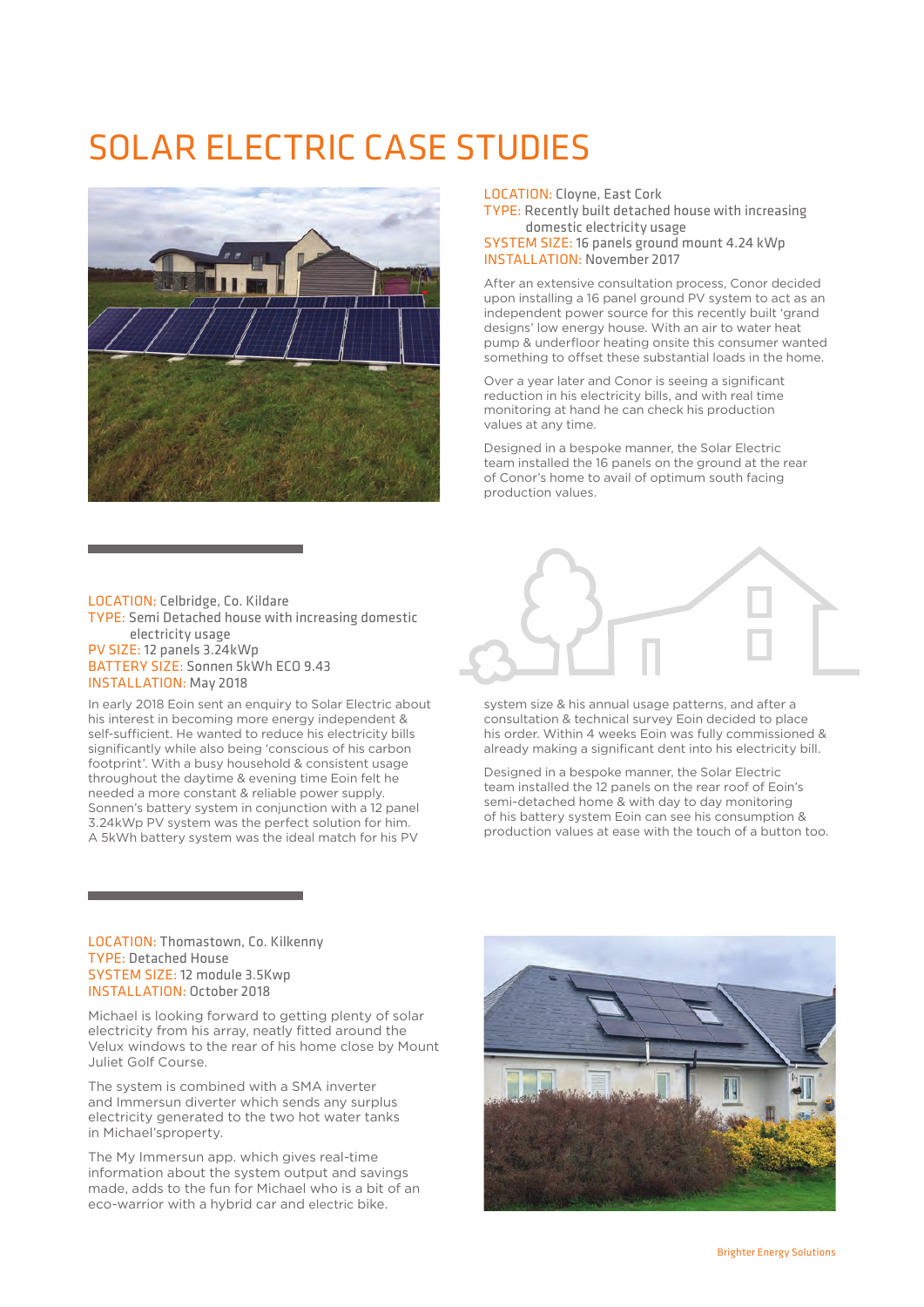## SOLAR ELECTRIC CLIENT TESTIMONIALS

CLIENT: Mr. Noel Wilson LOCATION: Swords, Fingal, Dublin TYPE: Apartment (small usuage) SYSTEM SIZE: 1.5kWp BATTERY SIZE: sonnen 2.5kWh with protect 1300 back up

"We were always conscious of saving energy and reducing our bills, so when the domestic PV grant came online we chose Solar Electric for the Sonnen System.

Our installation was completed over two days; the PV panels on the first day and the Sonnen Battery on the second. A very neat job on both days, everything worked and the system looks great.

We just use home electricity as normal, we hardly know the system is there. The PV panels collect energy during the day and store anything not used directly into the Sun Battery in our utility room. The home runs off the sonnen battery during the evening and night. Any excess is sent to the grid.



We can monitor everything online and we're saving up to 50% even in wintertime. I'd definitely recommend getting PV for just about any suitable suburban home. It works well and makes sense for both your pocket and the environment. Go for it!"

"The quality of materials selected, the staff and the technical support offered throughout the project exceeded all expectations."

Another successful installation by Solar Electric





CLIENT: The Lennon Family LOCATION: Drogheda, Louth TYPE: Detached House SYSTEM SIZE: 3kWp with hot water diverter

"Solar Electric installed the PV System in my home. The company's approach from quoting the job right up to the commissioning stage was fantastic, very helpful and friendly staff, great workmanship and everything is neat and tidy. The system is connected to my hot water immersion so when the house is not using the power from the P.V. The electricity is diverted to heat our water. I couldn't be happier with the system. Truly a worth while investment. Thanks Solar Flectric!"